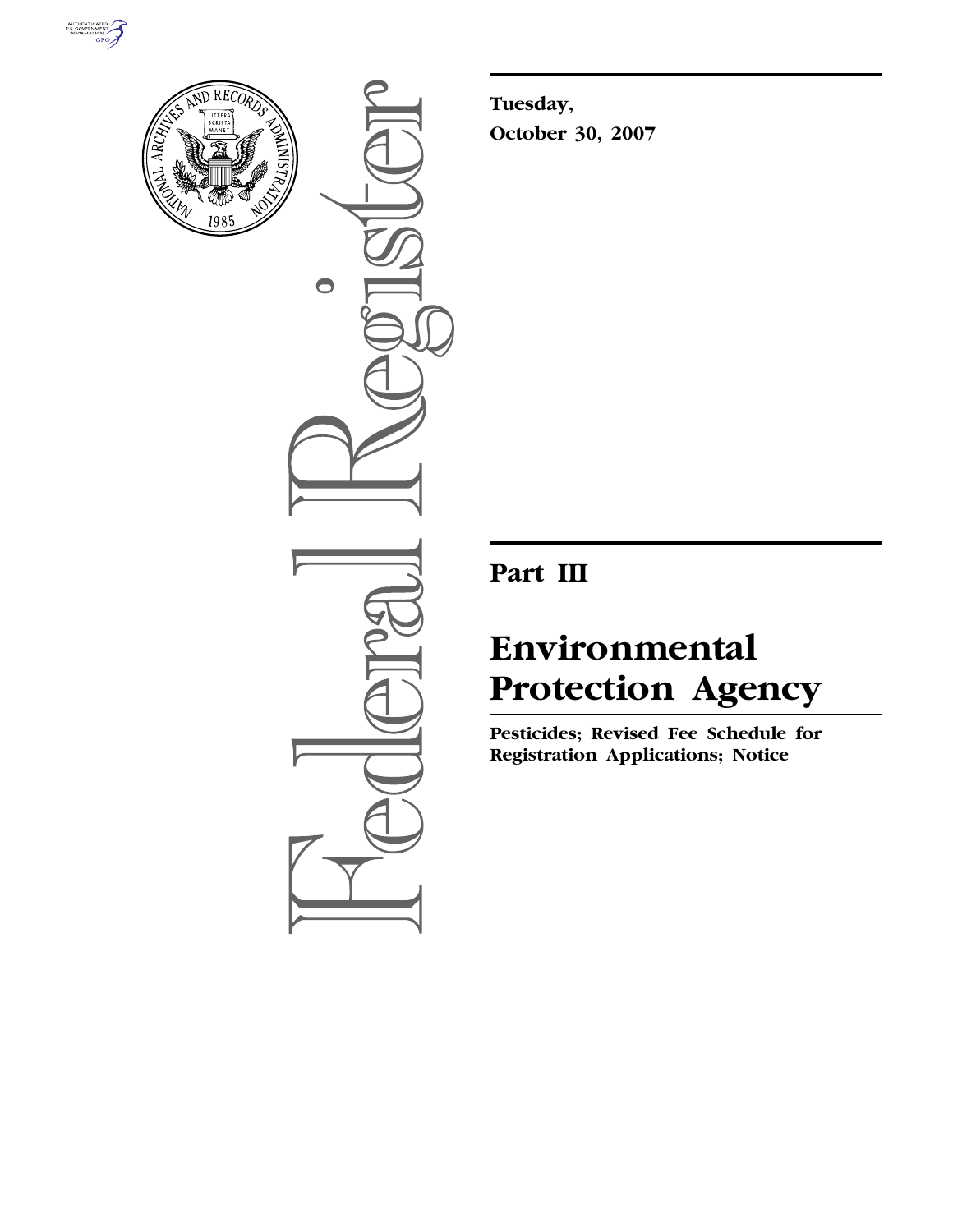## **ENVIRONMENTAL PROTECTION AGENCY**

**[EPA–HQ–OPP–2007–1066; FRL–8155–6]** 

## **Pesticides; Revised Fee Schedule for Registration Applications**

**AGENCY:** Environmental Protection Agency (EPA). **ACTION:** Notice.

**SUMMARY:** EPA is publishing a revised list of pesticide registration service fees applicable to specified pesticide applications and tolerance actions. Under the Pesticide Registration Improvement Renewal Act, the number of fee categories has been increased, the registration service fees for some covered pesticide registration applications received on or after October 1, 2007, have been increased, and certain new procedures have been established. The new fees became effective on October 1, 2007.

**FOR FURTHER INFORMATION CONTACT:**  Elizabeth Leovey (7501P), Immediate Office, Office of Pesticide Programs, Environmental Protection Agency, 1200 Pennsylvania Ave., NW., Washington, DC 20460–0001; telephone number: (703) 305–7328; fax number: (703) 308– 4776;e-mail address: *leovey.elizabeth@epa.gov*.

## **SUPPLEMENTARY INFORMATION:**

#### **I. General Information**

*A. Does this Action Apply to Me?* 

You may be potentially affected by this action if you register pesticide products under the Federal Insecticide, Fungicide, and Rodenticide Act (FIFRA). Potentially affected entities may include, but are not limited to:

• Agricultural pesticide manufacturers (NAICS code 32532). • Antimicrobial pesticide

manufacturers (NAICS code 32561). • Antifoulant pesticide

manufacturers (NAICS code 32551).

• Wood preservative manufacturers (NAICS code 32519).

This listing is not intended to be exhaustive, but rather provides a guide for readers regarding entities likely to be affected by this action. Other types of entities not listed in this unit could also be affected. The North American Industrial Classification System (NAICS) codes have been provided to assist you and others in determining whether this action might apply to certain entities. To determine whether you or your business may be affected by this action, you should carefully examine the applicability provisions in the notice and in FIFRA section 33. If you have any questions regarding the

applicability of this action to a particular entity, consult the person listed under **FOR FURTHER INFORMATION CONTACT**.

## *B. How Can I Get Copies of this Document and Other Related Information?*

1. *Docket*. EPA has established a docket for this action under docket identification (ID) number EPA–HQ– OPP–2007–1066. Publicly available docket materials are available either in the electronic docket at*http:// www.regulations.gov*, or, if only available in hard copy, at the Office of Pesticide Programs (OPP) Regulatory Public Docket in Rm. S–4400, One Potomac Yard (South Bldg.), 2777 S. Crystal Dr., Arlington, VA. The hours of operation of this Docket Facility are from 8:30 a.m. to 4 p.m., Monday through Friday, excluding legal holidays. The Docket Facility telephone number is (703) 305–5805.

2. *Electronic access*. You may access this **Federal Register** document electronically through the EPA Internet under the ''**Federal Register**'' listings at *http://www.epa.gov/fedrgstr*.

#### **II. Background**

In accordance with FIFRA section 33(b)(3), EPA published in the **Federal Register** of March 17, 2004 (69 FR 12772) (FRL–7348–2), a schedule of the fees and decision times for review of a covered application. Section 33 of the Federal Insecticide, Fungicide, and Rodenticide Act (FIFRA), establishes a registration service fee system for certain types of pesticide applications, establishment of tolerances and certain other regulatory decisions under FIFRA and the Federal Food, Drug, and Cosmetic Act (FFDCA). Section 33 also established a schedule of decision review times for applications covered by the service fee system. Since March 23, 2004, the Agency has been administering the registration service fee system. The schedule of fees and decision review times was published in the **Federal Register** of March 17, 2004 (69 FR 12772). Subsequently, as authorized by FIFRA section 33, fees were increased by 5% in a notice issued in the **Federal Register** of June 2, 2005 (70 FR 32327) (FRL–7706–1).

## **III. The Pesticide Registration Improvement Renewal Act (PRIRA)**

On October 9, 2007, the Pesticide Registration Improvement Renewal Act was signed by the President, revising, among other things, FIFRA section 33. The new law reauthorized the service fee system through 2012 and established fees and review times for applications

received during fiscal years 2008 through 2012. The publication of this fee schedule is required by section 33(f)(1) of FIFRA as amended.

Key changes in the new law include the following:

1. The number of fee categories has been increased from 90 to 140. In so doing, new categories were added, particularly in the area of tolerances, review of study protocols, risk assessments not associated with an application, and plant-incorporated protectants (PIPs). In addition, some current categories were split into several new categories to provide more specific listings.

2. The EPA identification system for fee categories has been revised to a 3 digit system to accommodate the increased number of categories. The new fee schedule continues to preface fee categories according to the Divisional responsibilities within OPP (e.g., R for Registration Division). As an example, the fee category for the new category ''Enriched isomer(s) of registered mixed-isomer active ingredient'' is R122.

3. Fees are due at application. Previously, the application could be submitted to the Agency in advance of fee submittal and EPA would ''invoice'' or ''bill'' the applicant for the fee. Units VI. and VII. discuss how the Agency intends to implement this new provision.

4. EPA must within 21 days after receipt of the application and payment reject any application that does not pass the initial content screen and that cannot be corrected. EPA must screen the application within 21 days and make a determination, and verify appropriate fee submission (or a waiver request with at least 25% of the applicable fee accompanying the waiver request).

5. A portion of the fee, 25%, is nonrefundable. The amount of a refund for an early withdrawal during the first 60 days of the decision time review period is now 75% of the fee. Previously, the Agency was required to refund 90% for an early withdrawal.

6. A small business fee waiver cannot reduce the fee more than 75% of the appropriate registration service fee instead of 100%, previously.

7. Fees will be increased by 5% for applications received during the period October 1, 2008 through September 30, 2010, and thereafter increased by an additional 5% for applications received as of October 1, 2010. EPA will issue notice in the **Federal Register** of the new fee schedules as appropriate.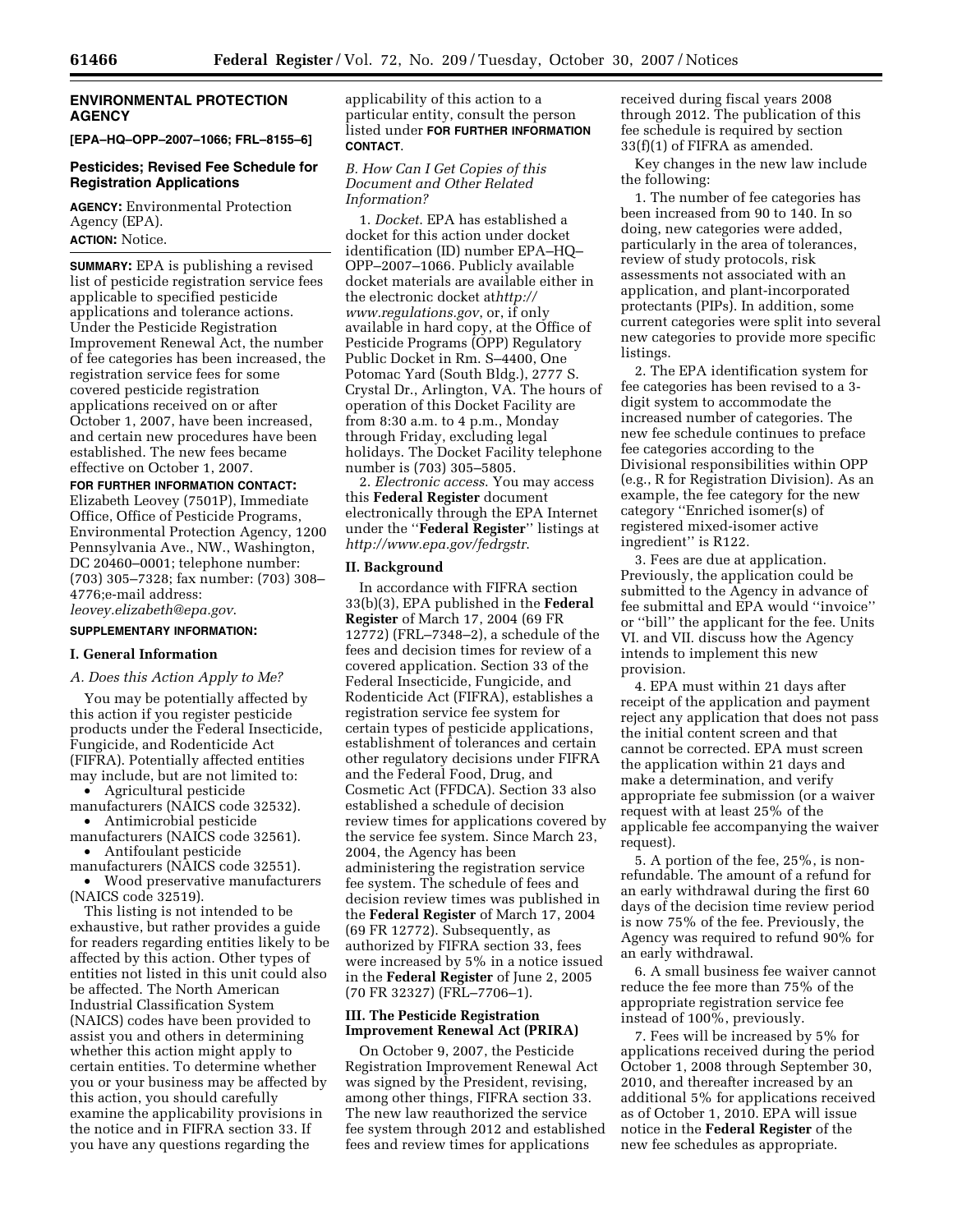## **IV. Elements of the Fee Schedule**

This unit explains how EPA has organized the fee schedule identified in the statute and how to read the fee schedule tables, and includes a key to terminology published with the table in the Congressional Review. EPA's organization and presentation of the fee schedule information does not affect the categories of registration service fees, or the structure or procedures for submitting applications or petitions for tolerance.

## *A. The Congressional Record Fee Schedule*

The fee schedule published in the Congressional Record of July 21, 2007 identifies the registration service fees and decision times and is organized according to the organizational units of the Office of Pesticide Programs (OPP) within EPA. Thereafter, the categories within the organizational unit sections of the table are further categorized according to the type of application being submitted, the use patterns involved, or, in some cases, upon the type of pesticide that is the subject of the application. The fee categories differ by Division.

Not all application types are covered by, or subject to, the fee system and examples include:

1. The re-establishment of a timelimited tolerance.

2. Review of confirmatory data submitted in support of an alreadyissued registration.

3. Submission of a sub-registrant/ supplemental distributor label.

4. Special Local Needs Registrations submitted under FIFRA section 24(c).

5. Emergency Exemption Requests submitted under FIFRA section 18.

6. Notifications as described in Pesticide Registration Notice 98–10. 7. Fast track amendments or label

amendments that require no data review.

8. Minor formulation amendments as described in Pesticide Registration Notice 98–10.

9. 6(a)2 evaluations.

*B. Fee Schedule and Decision Review Times* 

In today's notice, EPA has retained the format of previous schedule notices

and included the corrections to the schedule published in the September 24, 2007 issue of the Congressional Record. These corrections included: The registration service fee for new category No. 133 should be \$78,750, rather than \$278,250; the decision time for new category No. 47 in fiscal year 3 should be 12 months; and the action description for the new category No. 61 should read: ''Non-food use; outdoor; FIFRA, subsection 2(mm) uses (1).'' The schedules are presented as 11 tables, organized by OPP Division and by type of application or pesticide subject to the fee. These tables only list the decision time review periods for fiscal years 2008, 2009, and 2010 as these are the only applicable review periods for applications received on or after October 1, 2008. Unit V. presents fee tables for the Registration Division (RD) (5 tables), the Antimicrobials Division (AD) (3 tables), and the Biopesticides and Pollution Prevention Division (BPPD) (3 tables).

#### *C. How to Read the Tables*

1. Each table consists of the following columns:

• The column entitled ''EPA No.'' assigns an EPA identifier to each fee category. There are 140 categories spread across the 3 Divisions. There are 58 RD categories, 27 AD categories, and 55 BPPD categories. For tracking purposes, OPP has assigned a 3-digit identifier to each category, beginning with RD categories, followed by AD and BPPD categories. The categories are prefaced with a letter designation indicating which Division of OPP is responsible for applications in that category (R= Registration Division, A=Antimicrobials Division, B=Biopesticides and Pollution Prevention Division).

• The column entitled ''CR No.'' cross-references the current Congressional Record category number for convenience. However, EPA will be using the categories as numbered in the ''EPA No.'' column in its tracking systems.

• The column entitled "Action" describes the categories of action. In establishing the expanded fee schedule categories, Congress eliminated some of the more confusing terminology of the

original categories. For example, instead of the term ''fast-track,'' the schedule in the Congressional Record uses the regulatory phrase ''identical or substantially similar in composition and use to a registered product.''

• The column entitled ''Decision Time'' list the decision times in months for each type of action for Fiscal Years 2008, 2009, and 2010. The 2010 decision times apply to 2011 and 2012. The decision review periods in the tables are based upon EPA fiscal years (FY), which run from October 1 through September 30.

• The column entitled "FY 08 Registration Service Fee (\$)'' lists the registration service fee for the action for fiscal year 2008 (October 1, 2007 through September 30, 2008).

2. The following acronyms are used in some of the tables:

• DART–Dose Adequacy Response Team

• DNT–Developmental

Neurotoxicity

• HSRB–Human Studies Review Board

• GW/SW–Ground Water/Surface Water

• PHI–Pre-Harvest Interval

• PPE–Personal Protective Equipment

• REI–Restricted Entry Interval

• SAP–FIFRA Scientific Advisory Panel

## **V. PRIRA Fee Schedule Tables— Effective October 1, 2007**

## *A. Registration Division (RD)*

The Registration Division of OPP is responsible for the processing of pesticide applications and associated tolerance petitions for pesticides that are termed ''conventional chemicals,'' excluding pesticides intended for antimicrobial uses. The term "conventional chemical" is a term of art that is intended to distinguish synthetic chemicals from those that are of naturally occurring or non-synthetic origin, synthetic chemicals that are identical to naturally-occurring chemicals and microbial pesticides. Tables 1 through 5 of Unit V.A. cover RD actions.

#### TABLE 1.–REGISTRATION DIVISION—NEW ACTIVE INGREDIENTS

|         | Decision time (in months) | FY 08 Reg-<br>istration |       |       |       |                        |
|---------|---------------------------|-------------------------|-------|-------|-------|------------------------|
| EPA No. | CR No.                    | Action                  | FY 08 | FY 09 | FY 10 | Service Fee<br>$($ \$) |
| R010    |                           | Food use <sup>1</sup>   | 24    | 24    | 24    | 516,300                |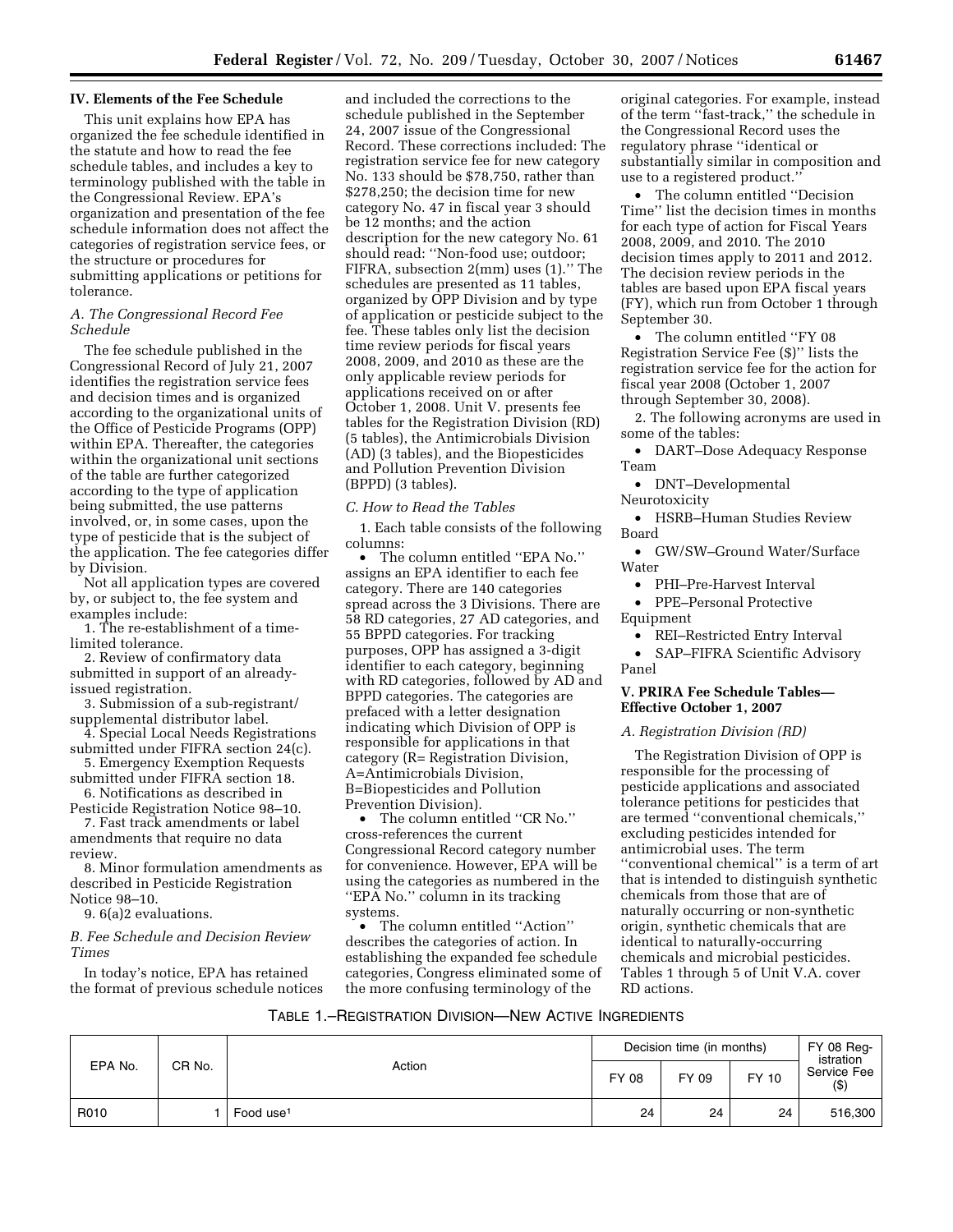|                  |        |                                                                                                                                                                                                                    | Decision time (in months) |       |       | FY 08 Req-<br>istration |
|------------------|--------|--------------------------------------------------------------------------------------------------------------------------------------------------------------------------------------------------------------------|---------------------------|-------|-------|-------------------------|
| EPA No.          | CR No. | Action                                                                                                                                                                                                             | FY 08                     | FY 09 | FY 10 | Service Fee<br>$($ \$)  |
| R020             | 2      | Food use; reduced risk <sup>1</sup>                                                                                                                                                                                | 18                        | 18    | 18    | 516,300                 |
| R030             | 3      | Food use; Experimental Use Permit application submitted si-<br>multaneously with application for registration; decision time<br>for Experimental Use Permit and temporary tolerance same<br>as #R0401              | 24                        | 24    | 24    | 570,700                 |
| R040             | 4      | Food use; Experimental Use Permit application; establish tem-<br>porary tolerance; submitted before application for registra-<br>tion; credit \$326,025 toward new active ingredient applica-<br>tion that follows | 18                        | 18    | 18    | 380,500                 |
| R050             | 5      | Food use; application submitted after Experimental Use Permit<br>application; decision time begins after Experimental Use<br>Permit and temporary tolerance are granted <sup>1</sup>                               | 14                        | 14    | 14    | 190,300                 |
| R060             | 6      | Non-food use; outdoor <sup>1</sup>                                                                                                                                                                                 | 21                        | 21    | 21    | 358,700                 |
| R070             | 7      | Non-food use; outdoor; reduced risk <sup>1</sup>                                                                                                                                                                   | 16                        | 16    | 16    | 358,700                 |
| R080             | 8      | Non-food use; outdoor; Experimental Use Permit application<br>submitted simultaneously with application for registration;<br>decision time for Experimental Use Permit same as #R0901                              | 21                        | 21    | 21    | 396,800                 |
| R090             | 9      | Non-food use; outdoor; Experimental Use Permit application<br>submitted before application for registration; credit \$228,225<br>toward new active ingredient application that follows                             | 16                        | 16    | 16    | 266,300                 |
| R <sub>100</sub> | 10     | Non-food use; outdoor; submitted after Experimental Use Per-<br>mit application; decision time begins after Experimental Use<br>Permit isgranted <sup>1</sup>                                                      | 12                        | 12    | 12    | 130,500                 |
| R <sub>110</sub> | 11     | Non-food use; indoor <sup>1</sup>                                                                                                                                                                                  | 20                        | 20    | 20    | 199,500                 |
| R <sub>120</sub> | 12     | Non-food use; indoor; reduced risk <sup>1</sup>                                                                                                                                                                    | 14                        | 14    | 14    | 199,500                 |
| R <sub>121</sub> | 13     | Non-food use; indoor; Experimental Use Permit application<br>submitted before application for registration; credit \$100,000<br>toward new active ingredient application that follows                              | 18                        | 18    | 18    | 150,000                 |
| R <sub>122</sub> | 14     | Enriched<br>of<br>mixed-isomer<br>isomer(s)<br>registered<br>activeingredient <sup>1</sup>                                                                                                                         | 18                        | 18    | 18    | 260,900                 |
| R <sub>123</sub> | 15     | Seed treatment only; includes non-food and food uses; limited<br>uptake into Raw Agricultural Commodities <sup>1</sup>                                                                                             | 18                        | 18    | 18    | 388,200                 |
| R <sub>124</sub> | 16     | Conditional Ruling on Preapplication Study Waivers; applicant-<br>initiated                                                                                                                                        | 6                         | 6     | 6     | 2,080                   |

## TABLE 1.–REGISTRATION DIVISION—NEW ACTIVE INGREDIENTS—Continued

1All uses (food and/or non-food) included in any original application or petition for a new active ingredient or a first food use that otherwise satisfy the conditions for the category are covered by the base fee for that application.

|                  |        |                                                         | Decision time (months)  | FY 08 Req-<br>istration |    |         |
|------------------|--------|---------------------------------------------------------|-------------------------|-------------------------|----|---------|
| EPA No.          | CR No. | Action                                                  | FY 10<br>FY 08<br>FY 09 | Service Fee<br>$($ \$)  |    |         |
| R <sub>130</sub> | 17     | First food use; indoor; food/food handling <sup>1</sup> | 21                      | 21                      | 21 | 157,500 |
| R <sub>140</sub> | 18     | Additional food use; Indoor; food/food handling         | 15                      | 15                      | 15 | 36,750  |
| R <sub>150</sub> | 19     | First food use <sup>1</sup>                             | 21                      | 21                      | 21 | 217,400 |
| R <sub>160</sub> | 20     | First food use; reduced risk <sup>1</sup>               | 16                      | 16                      | 16 | 217,400 |
| R <sub>170</sub> | 21     | Additional food use                                     | 15                      | 15                      | 15 | 54,400  |
| R <sub>180</sub> | 22     | Additional food use; reduced risk                       | 10                      | 10                      | 10 | 54,400  |

## TABLE 2.—REGISTRATION DIVISION—NEW USES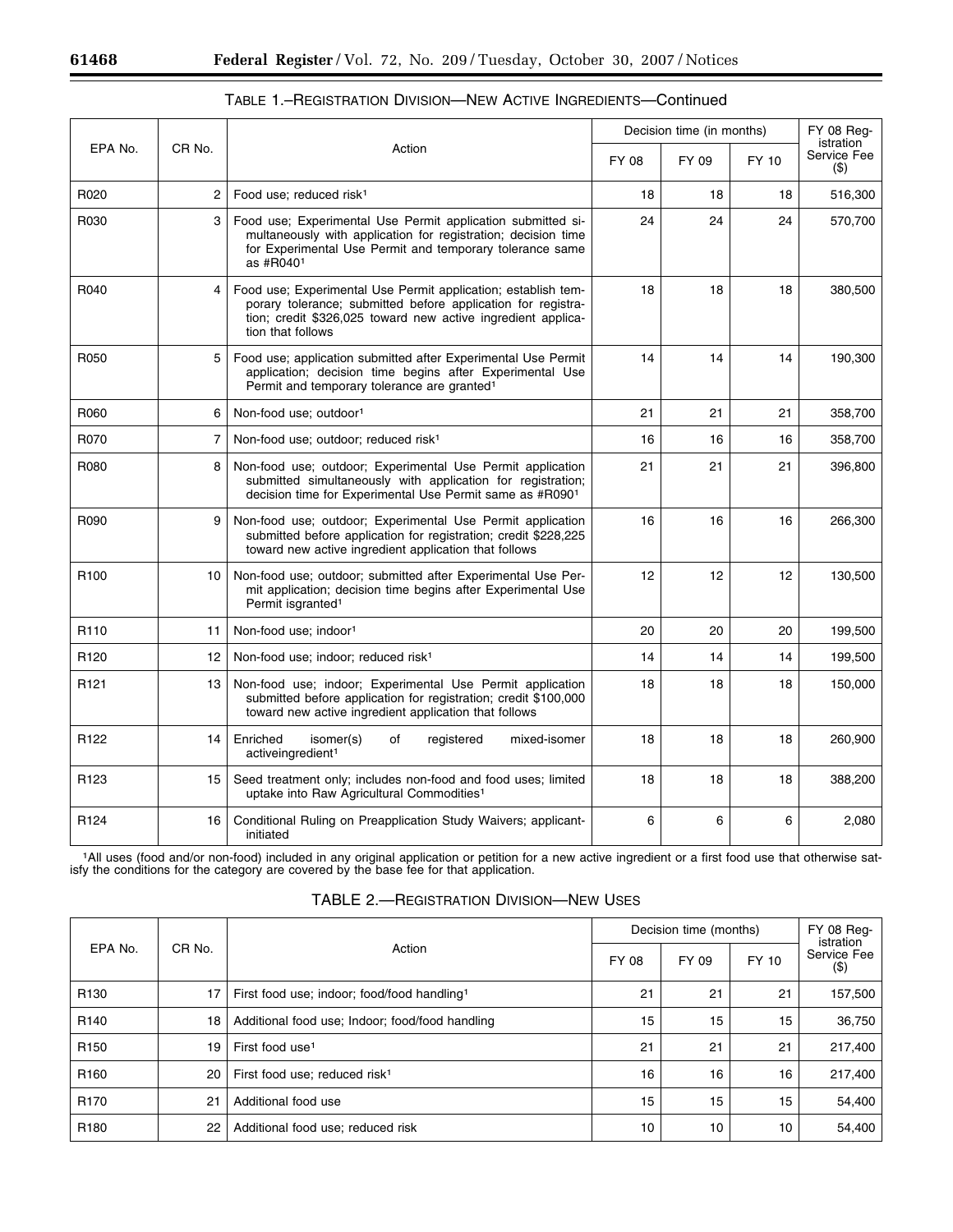| д.<br>O<br>. . |
|----------------|
|                |
|                |
|                |

|                  |                 |                                                                                                                                                                                                                                                                       |       |                 | Decision time (months) |                        |  | FY 08 Reg-<br>istration |
|------------------|-----------------|-----------------------------------------------------------------------------------------------------------------------------------------------------------------------------------------------------------------------------------------------------------------------|-------|-----------------|------------------------|------------------------|--|-------------------------|
| EPA No.          | CR No.          | Action                                                                                                                                                                                                                                                                | FY 08 | FY 09           | FY 10                  | Service Fee<br>$($ \$) |  |                         |
| R <sub>190</sub> | 23              | Additional food uses; six or more submitted in one application                                                                                                                                                                                                        | 15    | 15              | 15                     | 326,400                |  |                         |
| R <sub>200</sub> | 24              | Additional food uses; six or more submitted in one application;<br>reduced risk                                                                                                                                                                                       | 10    | 10              | 10                     | 326,400                |  |                         |
| R <sub>210</sub> | 25              | Additional food use; Experimental Use Permit application; es-<br>tablish temporary tolerance; no credit toward new use req-<br>istration                                                                                                                              | 12    | 12              | 12                     | 40,300                 |  |                         |
| R220             | 26 <sup>1</sup> | Additional food use; Experimental Use Permit application; crop<br>destruct basis; no credit toward new use registration                                                                                                                                               | 6     | 6               | 6                      | 16,320                 |  |                         |
| R230             | 27              | Additional use; non-food; outdoor                                                                                                                                                                                                                                     | 15    | 15              | 15                     | 21,740                 |  |                         |
| R240             | 28              | Additional use; non-food; outdoor; reduced risk                                                                                                                                                                                                                       | 10    | 10              | 10                     | 21,740                 |  |                         |
| R <sub>250</sub> | 29              | Additional use; non-food; outdoor; Experimental Use Permit<br>application; no credit toward new use registration                                                                                                                                                      | 6     | 6               | 6                      | 16,320                 |  |                         |
| R <sub>260</sub> | 30              | New use; non-food; indoor                                                                                                                                                                                                                                             | 12    | 12 <sup>2</sup> | 12                     | 10,500                 |  |                         |
| R270             | 31              | New use; non-food; indoor; reduced risk                                                                                                                                                                                                                               | 9     | 9               | 9                      | 10,500                 |  |                         |
| R271             | 32              | New use; non-food; indoor; Experimental Use Permit applica-<br>tion; no credit toward new use registration                                                                                                                                                            | 6     | 6               | 6                      | 8,000                  |  |                         |
| R272             | 33              | Review of Study Protocol; applicant-initiated; excludes DART,<br>pre-registration conferences, Rapid Response review, DNT<br>protocol review, protocols needing HSRB review                                                                                           | 3     | 3               | 3                      | 2,080                  |  |                         |
| R <sub>273</sub> | 34              | Additional use; seed treatment; limited uptake into Raw Agri-<br>cultural Commodities; includes crops with established toler-<br>ances (e.g., for soil or foliar application); includes food or<br>non-food uses                                                      | 12    | 12              | 12                     | 41,500                 |  |                         |
| R274             | 35              | Additional uses; seed treatment only; six or more submitted in<br>one application; limited uptake into Raw Agricultural Com-<br>modities; includes crops with established tolerances (e.g.,<br>for soil or foliar application); includes food and/or non-food<br>uses | 12    | 12              | 12                     | 249,000                |  |                         |

| TABLE 2.—REGISTRATION DIVISION—NEW USES—Continued |  |
|---------------------------------------------------|--|
|---------------------------------------------------|--|

1All uses (food and/or non-food) included in any original application or petition for a new active ingredient or a first food use that otherwise satisfy the conditions for the category are covered by the base fee for that application.

| Table 3.—Registration Division—Import and Other Tolerances |  |  |
|------------------------------------------------------------|--|--|
|------------------------------------------------------------|--|--|

|                  |        |                                                                                                                       |       | Decision time (months) |       |                                    |
|------------------|--------|-----------------------------------------------------------------------------------------------------------------------|-------|------------------------|-------|------------------------------------|
| EPA No.          | CR No. | Action                                                                                                                | FY 08 | FY 09                  | FY 10 | istration<br>Service Fee<br>$($ \$ |
| R <sub>280</sub> | 36     | Establish import tolerance; new active ingredient or first food<br>use <sup>1</sup>                                   | 21    | 21                     | 21    | 262,500                            |
| R <sub>290</sub> | 37     | Establish import tolerance; additional food use                                                                       | 15    | 15                     | 15    | 52,500                             |
| R <sub>291</sub> | 38     | Establish import tolerances; additional food uses; six or more<br>crops submitted in one petition                     | 15    | 15                     | 15    | 315,000                            |
| R <sub>292</sub> | 39     | Amend an established tolerance (e.g., decrease or increase);<br>domestic or import; applicant-initiated               | 10    | 10                     | 10    | 37,300                             |
| R <sub>293</sub> | 40     | Establish tolerance(s) for inadvertent residues in one crop; ap-<br>plicant-initiated                                 | 12    | 12                     | 12    | 44,000                             |
| R <sub>294</sub> | 41     | Establish tolerances for inadvertent residues; six or more<br>crops submitted in one application; applicant-initiated | 12    | 12                     | 12    | 264,000                            |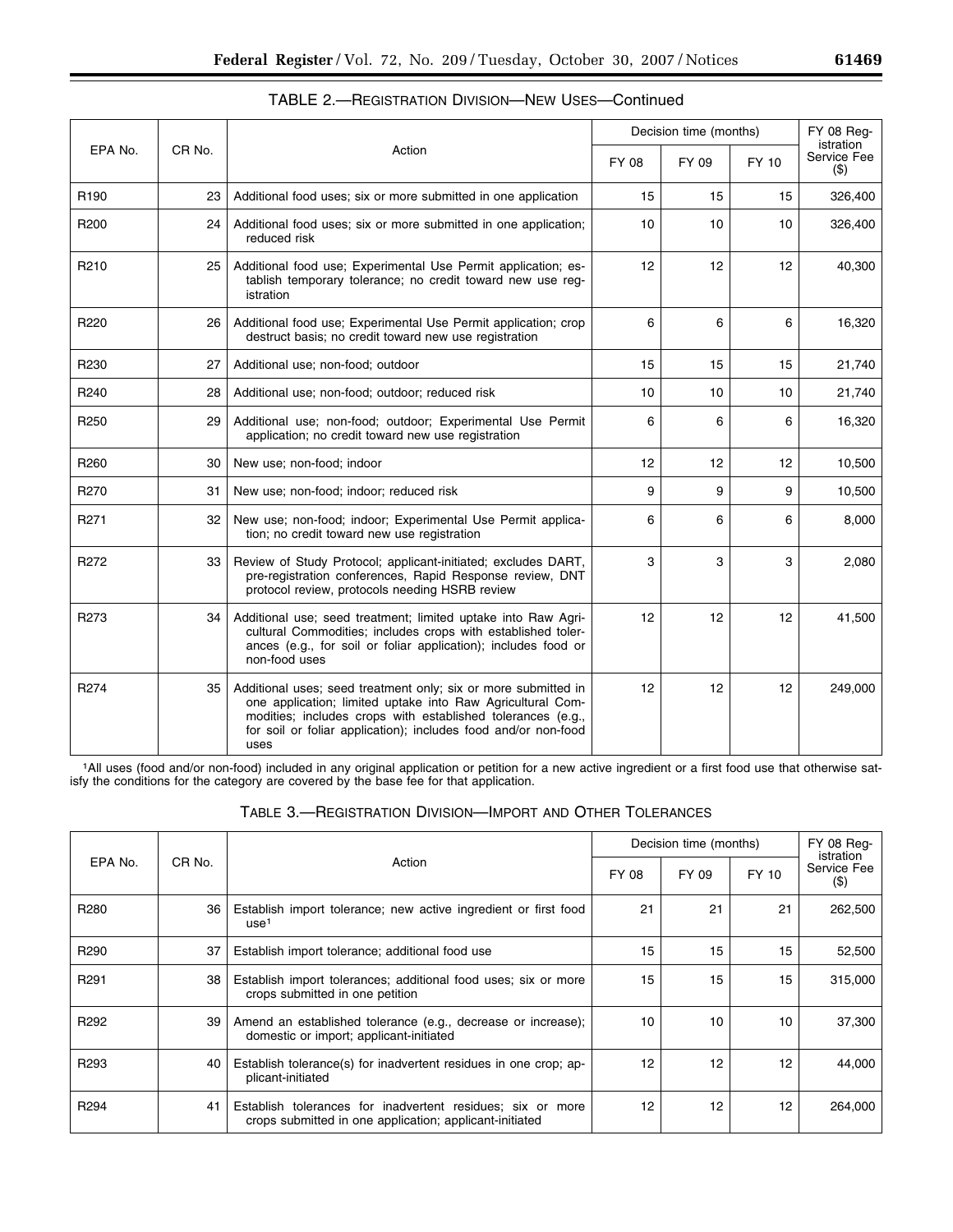|                  |        |                                                                                                                                                                                       | Decision time (months) | FY 08 Req-<br>istration |       |                        |
|------------------|--------|---------------------------------------------------------------------------------------------------------------------------------------------------------------------------------------|------------------------|-------------------------|-------|------------------------|
| EPA No.          | CR No. | Action                                                                                                                                                                                | FY 08                  | FY 09                   | FY 10 | Service Fee<br>$($ \$) |
| R <sub>295</sub> | 42     | Establish tolerance(s) for residues in one rotational crop in re-<br>sponse to a specific rotational crop application; applicant-ini-<br>tiated                                       | 15                     | 15                      | 15    | 54,400                 |
| R <sub>296</sub> | 43     | Establish tolerances for residues in rotational crops in re-<br>sponse to a specific rotational crop petition; six or more<br>crops submitted in one application; applicant-initiated | 15                     | 15                      | 15    | 326,400                |

## TABLE 3.—REGISTRATION DIVISION—IMPORT AND OTHER TOLERANCES—Continued

1All uses (food and/or non-food) included in any original application or petition for a new active ingredient or a first food use that otherwise satisfy the conditions for the category are covered by the base fee for that application.

|         |        |                                                                                                                                                                                                                                                                                                                                                                                                                                                                                     |                 | Decision time (months) |       | FY 08 Reg-<br>istration |
|---------|--------|-------------------------------------------------------------------------------------------------------------------------------------------------------------------------------------------------------------------------------------------------------------------------------------------------------------------------------------------------------------------------------------------------------------------------------------------------------------------------------------|-----------------|------------------------|-------|-------------------------|
| EPA No. | CR No. | Action                                                                                                                                                                                                                                                                                                                                                                                                                                                                              | FY 08           | FY 09                  | FY 10 | Service Fee<br>$($ \$)  |
| R300    | 44     | New product; identical or substantially similar in composition<br>and use to a registered product; no data review or only<br>product chemistry data; cite-all data citation, or selective<br>data citation where applicant owns all required data, or ap-<br>plicant submits specific authorization letter from data owner.<br>Category also includes 100% re-package of registered end-<br>use or manufacturing-use product that requires no data sub-<br>mission nor data matrix. | 3               | 3                      | 3     | 1,300                   |
| R301    | 45     | New product; identical or substantially similar in composition<br>and use to a registered product; registered source of active<br>ingredient; selective data citation only for data on product<br>chemistry and/or acute toxicity and/or public health pest effi-<br>cacy, where applicant does not own all required data and<br>does not have a specific authorization letter from data owner                                                                                      | 4               | 4                      | 4     | 1,560                   |
| R310    | 46     | New end-use or manufacturing-use product; requires review of<br>data package within RD; includes reviews and/or waivers of<br>data for only:<br>• Product chemistry and/or<br>Acute toxicity and/or<br>• Public health pest efficacy                                                                                                                                                                                                                                                | 6               | 6                      | 6     | 4,360                   |
| R311    | 49     | New product; requires approval of new food-use inert; appli-<br>cant-initiated; excludes approval of safeners                                                                                                                                                                                                                                                                                                                                                                       | 12 <sup>2</sup> | 12                     | 12    | 15,540                  |
| R312    | 50     | New product; requires approval of new non-food-use inert; ap-<br>plicant-initiated                                                                                                                                                                                                                                                                                                                                                                                                  | 6               | 6                      | 6     | 8,300                   |
| R313    | 51     | New product; requires amendment to existing inert tolerance<br>exemption (e.g., adding post-harvest use); applicant-initiated                                                                                                                                                                                                                                                                                                                                                       | 10              | 10                     | 10    | 11,420                  |
| R320    | 47     | New product; new physical form; requires data review in<br>science divisions                                                                                                                                                                                                                                                                                                                                                                                                        | 12              | 12                     | 12    | 10,880                  |
| R330    | 48     | New manufacturing-use product; registered active ingredient;<br>selective data citation                                                                                                                                                                                                                                                                                                                                                                                             | 12              | 12                     | 12    | 16,320                  |
| R331    | 52     | New product; repack of identical registered end-use product as<br>a manufacturing-use product; same registered uses only                                                                                                                                                                                                                                                                                                                                                            | 3               | 3                      | 3     | 2,080                   |
| R332    | 53     | New manufacturing-use product; registered active ingredient;<br>unregistered source of active ingredient; submission of com-<br>pletely new generic data package; registered uses only                                                                                                                                                                                                                                                                                              | 24              | 24                     | 24    | 233,000                 |

## TABLE 4.—REGISTRATION DIVISION—NEW PRODUCTS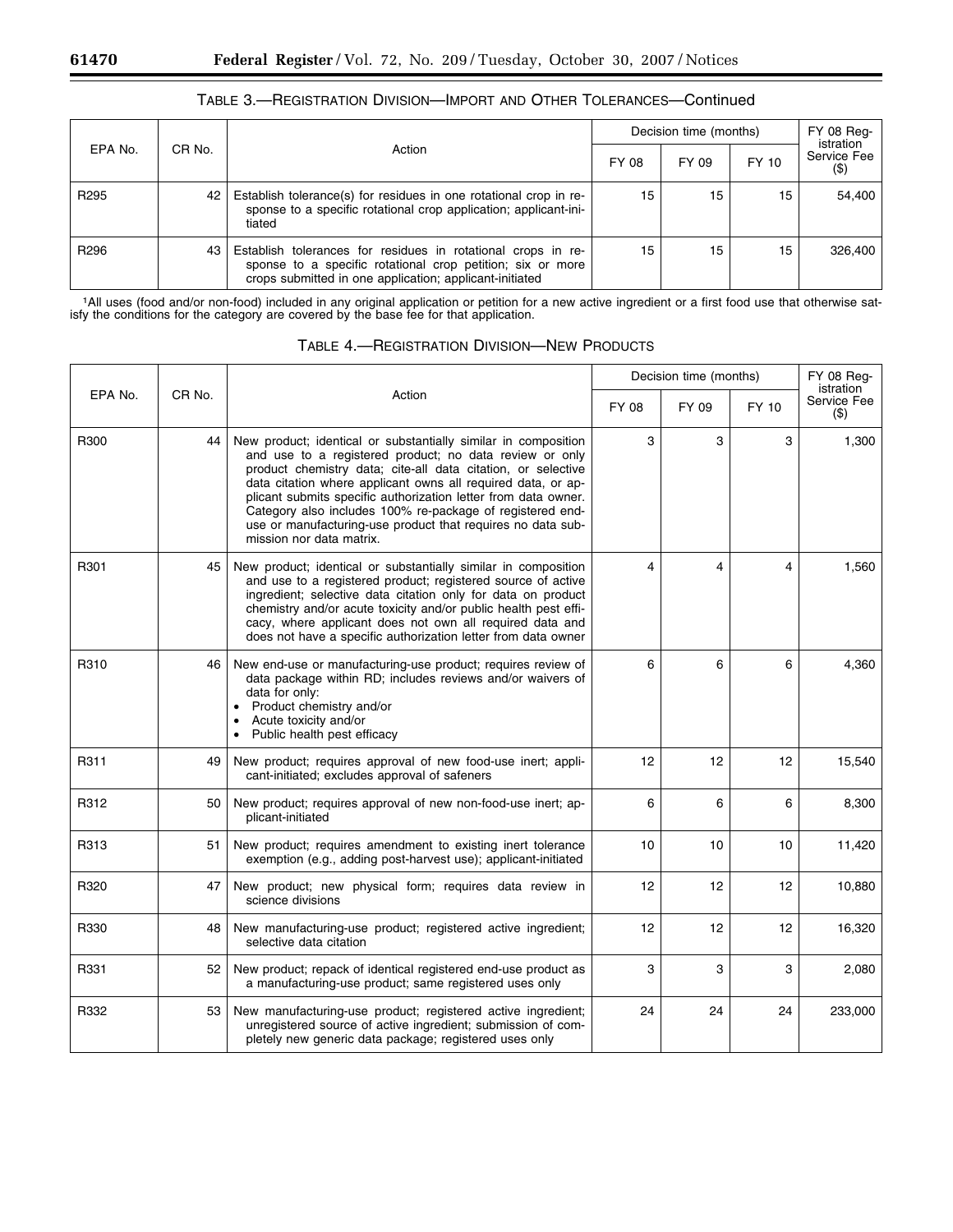|         |        |                                                                                                                                                                                                                            |       | Decision time (months) |       |                        |  | <b>FY 08 Reg-</b><br>istration |  |
|---------|--------|----------------------------------------------------------------------------------------------------------------------------------------------------------------------------------------------------------------------------|-------|------------------------|-------|------------------------|--|--------------------------------|--|
| EPA No. | CR No. | Action                                                                                                                                                                                                                     | FY 08 | FY 09                  | FY 10 | Service Fee<br>$($ \$) |  |                                |  |
| R340    | 54     | Amendment requiring data review within RD (e.g., changes to<br>precautionary label statements, or source changes to an un-<br>registered source of active ingredient) <sup>1</sup>                                         | 4     | 4                      | 4     | 3,280                  |  |                                |  |
| R350    | 55     | Amendment requiring data review in science divisions (e.g.,<br>changes to REI, or PPE, or PHI, or use rate, or number of<br>applications; or add aerial application; or modify GW/SW ad-<br>visory statement) <sup>1</sup> | R     | 8                      | 8     | 10,880                 |  |                                |  |
| R370    | 56     | Cancer reassessment; applicant-initiated                                                                                                                                                                                   | 18    | 18                     | 18    | 163,100                |  |                                |  |
| R371    | 57     | Amendment to Experimental Use Permit; requires data review/<br>risk assessment                                                                                                                                             | 6     | 6                      | 6     | 8,300                  |  |                                |  |
| R372    | 58     | Refined ecological and/or endangered species assessment;<br>applicant-initiated                                                                                                                                            | 18    | 18                     | 12    | 155,300                |  |                                |  |

## TABLE 5.—REGISTRATION DIVISION—AMENDMENTS TO REGISTRATION

1EPA-initiated amendments shall not be charged fees. Fast-track amendments handled by the Antimicrobials Division are to be completed within the FIFRA stated timelines listed in section 3(h) and are not subject to PRIA fees. Label amendments submitted by notification under PR Notices, such as PR Notice 95–2 and PR Notice 98–10, continue under PR Notice timelines and are not subject to PRIA fees.

#### *B. Antimicrobials Division (AD)*

The Antimicrobials Division of OPP is responsible for the processing of pesticide applications and associated tolerances for conventional chemicals

intended for antimicrobial uses, that is, uses that are defined under FIFRA section  $2(mm)(1)(A)$ , including products for use against bacteria, protozoa, nonagricultural fungi, and viruses. AD is

also responsible for a selected set of conventional chemicals intended for other uses, including most wood preservatives and antifoulants. Tables 6 through 8 of Unit V.B. cover AD actions.

| TABLE 6.—ANTIMICROBIALS DIVISION—NEW ACTIVE INGREDIENTS |
|---------------------------------------------------------|
|---------------------------------------------------------|

| EPA No. |        |                                                                                                                                                                                                                | Decision time (months) | FY 08 Req-<br>istration |       |                        |
|---------|--------|----------------------------------------------------------------------------------------------------------------------------------------------------------------------------------------------------------------|------------------------|-------------------------|-------|------------------------|
|         | CR No. | Action                                                                                                                                                                                                         | FY 08                  | FY 09                   | FY 10 | Service Fee<br>$($ \$) |
| A380    | 59     | Food use; establish tolerance exemption <sup>1</sup>                                                                                                                                                           | 24                     | 24                      | 24    | 94,500                 |
| A390    | 60     | Food use; establish tolerance <sup>1</sup>                                                                                                                                                                     | 24                     | 24                      | 24    | 157,500                |
| A400    | 61     | Non-food use; outdoor; FIFRA section 2(mm) uses <sup>1</sup>                                                                                                                                                   | 18                     | 18                      | 18    | 78,750                 |
| A410    | 62     | Non-food use; outdoor; uses other than FIFRA section 2(mm) <sup>1</sup>                                                                                                                                        | 21                     | 21                      | 21    | 157,500                |
| A420    | 63     | Non-food use; indoor; FIFRA section 2(mm) uses <sup>1</sup>                                                                                                                                                    | 18                     | 18                      | 18    | 52,500                 |
| A430    | 64     | Non-food use; indoor; uses other than FIFRA section 2(mm) <sup>1</sup>                                                                                                                                         | 20                     | 20                      | 20    | 78,750                 |
| A431    | 65     | Non-food use; indoor; low-risk and low-toxicity food-grade ac-<br>tive ingredient(s); efficacy testing for public health claims re-<br>quired under GLP and following DIS/TSS or AD-approved<br>study protocol | 12                     | 12                      | 12    | 55,000                 |

1All uses (food and/or non-food) included in any original application or petition for a new active ingredient or a first food use that otherwise satisfy the conditions for the category are covered by the base fee for that application.

| EPA No. |        |                                                            | Decision time (months) |       |       | FY 08 Req-<br>istration |  |
|---------|--------|------------------------------------------------------------|------------------------|-------|-------|-------------------------|--|
|         | CR No. | Action                                                     | FY 08                  | FY 09 | FY 10 | Service Fee<br>$($ \$)  |  |
| A440    | 66     | First food use; establish tolerance exemption <sup>1</sup> | 21                     | 21    | 21    | 26,250                  |  |
| A450    | 67     | First food use; establish tolerance <sup>1</sup>           | 21                     | 21    | 21    | 78.750                  |  |
| A460    | 68     | Additional food use; establish tolerance exemption         | 15                     | 15    | 15    | 10,500                  |  |
| A470    | 69     | Additional food use; establish tolerance                   | 15                     | 15    | 15    | 26,250                  |  |

#### TABLE 7.—ANTIMICROBIALS DIVISION—NEW USES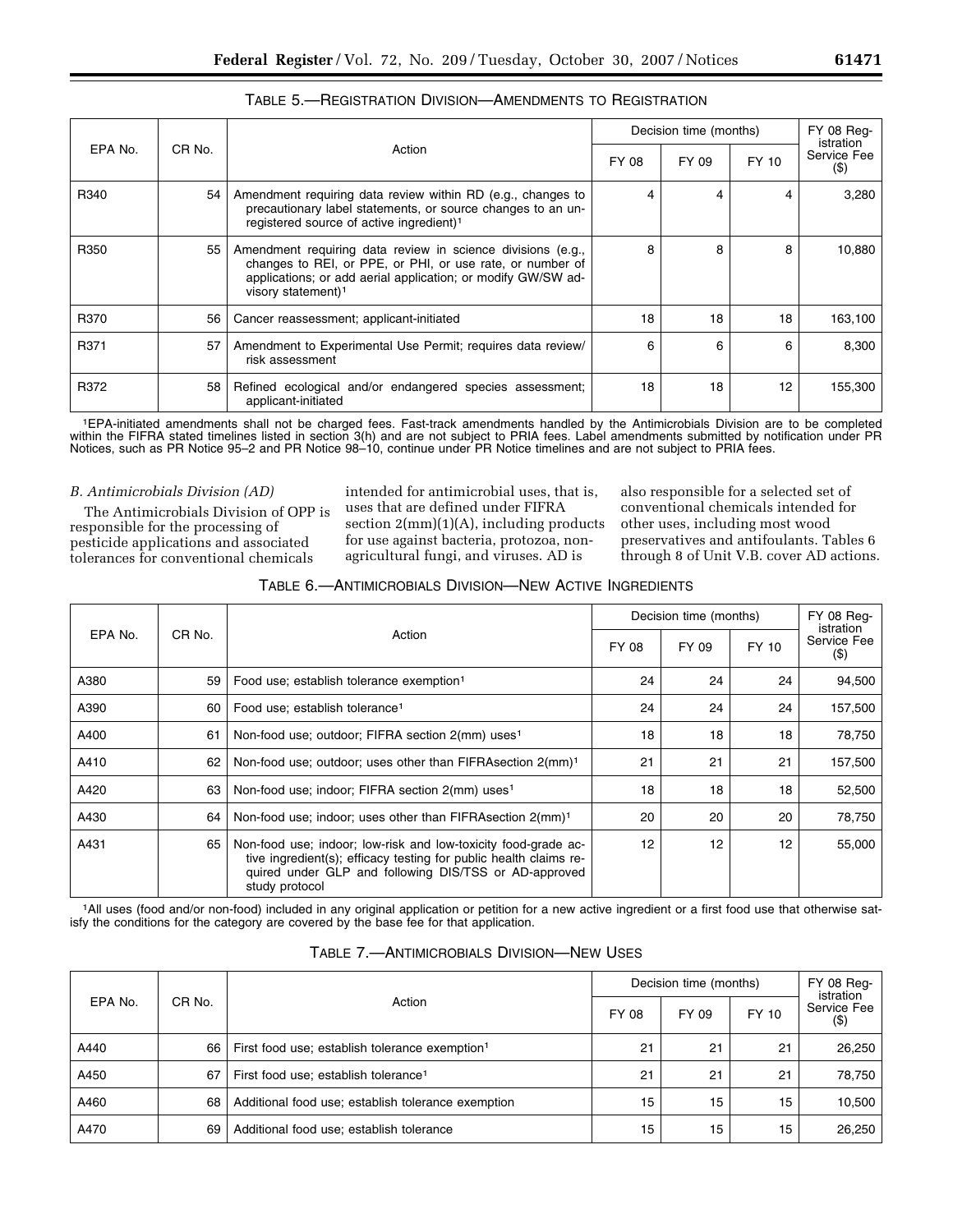|         |        |                                                                                                                                                                   | Decision time (months) | FY 08 Reg-<br>istration |       |                        |
|---------|--------|-------------------------------------------------------------------------------------------------------------------------------------------------------------------|------------------------|-------------------------|-------|------------------------|
| EPA No. | CR No. | Action                                                                                                                                                            | FY 08                  | FY 09                   | FY 10 | Service Fee<br>$($ \$) |
| A480    | 70     | Additional use; non-food; outdoor; FIFRA section 2(mm) uses                                                                                                       | 9                      | 9                       | 9     | 15,750                 |
| A490    | 71     | Additional use; non-food; outdoor; uses other than FIFRA sec-<br>tion $2$ (mm)                                                                                    | 15                     | 15                      | 15    | 26,250                 |
| A500    | 72     | Additional use; non-food; indoor; FIFRA section 2(mm) uses                                                                                                        | 9                      | 9                       | 9     | 10,500                 |
| A510    | 73     | Additional use; non-food; indoor; uses other than FIFRA sec-<br>tion $2$ (mm)                                                                                     | 12                     | 12                      | 12    | 10,500                 |
| A520    | 74     | Experimental Use Permit application                                                                                                                               | 9                      | 9                       | 9     | 5,250                  |
| A521    | 75     | Review of public health efficacy study protocol within AD; per<br>AD Internal Guidance for the Efficacy Protocol Review Proc-<br>ess; applicant-initiated; Tier 1 | 6                      | 4                       | 3     | 2,000                  |
| A522    | 76     | Review of public health efficacy study protocol outside AD by<br>members of AD Efficacy Protocol Review Expert Panel; ap-<br>plicant-initiated; Tier 2            | 18                     | 15                      | 12    | 10,000                 |

1All uses (food and/or non-food) included in any original application or petition for a new active ingredient or a first food use that otherwise satisfy the conditions for the category are covered by the base fee for that application.

|         |                   |                                                                                                                                                                                                                                                                                                                                                                                                                                                                                     | Decision time (months) | <b>FY 08 Reg-</b><br><i>istration</i> |       |                        |
|---------|-------------------|-------------------------------------------------------------------------------------------------------------------------------------------------------------------------------------------------------------------------------------------------------------------------------------------------------------------------------------------------------------------------------------------------------------------------------------------------------------------------------------|------------------------|---------------------------------------|-------|------------------------|
| EPA No. | CR <sub>No.</sub> | Action                                                                                                                                                                                                                                                                                                                                                                                                                                                                              | FY 08                  | FY 09                                 | FY 10 | Service Fee<br>$($ \$) |
| A530    | 77                | New product; identical or substantially similar in composition<br>and use to a registered product; no data review or only<br>product chemistry data; cite-all data citation, or selective<br>data citation where applicant owns all required data, or ap-<br>plicant submits specific authorization letter from data owner.<br>Category also includes 100% re-package of registered end-<br>use or manufacturing-use product that requires no data sub-<br>mission nor data matrix. | 3                      | 3                                     | 3     | 1,050                  |
| A531    | 78                | New product; identical or substantially similar in composition<br>and use to a registered product; registered source of active<br>ingredient; selective data citation only for data on product<br>chemistry and/or acute toxicity and/or public health pest effi-<br>cacy, where applicant does not own all required data and<br>does not have a specific authorization letter from data owner                                                                                      | 4                      | 4                                     | 4     | 1,500                  |
| A532    | 85                | New product; identical or substantially similar in composition<br>and use to a registered product; registered active ingredient;<br>unregistered source of active ingredient; cite-all data citation<br>except for product chemistry; product chemistry data sub-<br>mitted                                                                                                                                                                                                         | 4                      | 4                                     | 4     | 4,200                  |
| A540    | 79                | New end use product; FIFRA section 2(mm) uses only                                                                                                                                                                                                                                                                                                                                                                                                                                  | 4                      | 4                                     | 4     | 4,200                  |
| A550    | 80                | New end-use product; uses other than FIFRA section 2(mm);<br>non-FQPA product                                                                                                                                                                                                                                                                                                                                                                                                       | 6                      | 6                                     | 6     | 4,200                  |
| A560    | 81                | New manufacturing-use product; registered active ingredient;<br>selective data citation                                                                                                                                                                                                                                                                                                                                                                                             | 12                     | 12                                    | 12    | 15,750                 |
| A570    | 82                | Label amendment requiring data submission <sup>1</sup>                                                                                                                                                                                                                                                                                                                                                                                                                              | 4                      | 4                                     | 4     | 3,150                  |
| A571    | 83                | Cancer reassessment; applicant-initiated                                                                                                                                                                                                                                                                                                                                                                                                                                            | 18                     | 18                                    | 18    | 78,750                 |
| A572    | 84                | Refined ecological risk and/or endangered species assess-<br>ment; applicant-initiated                                                                                                                                                                                                                                                                                                                                                                                              | 18                     | 18                                    | 12    | 75,000                 |

## TABLE 8.—ANTIMICROBIALS DIVISION—NEW PRODUCTS AND AMENDMENTS

1EPA-initiated amendments shall not be charged fees. Fast-track amendments handled by the Antimicrobials Division are to be completed within the FIFRA stated timelines listed in section 3(h) and are not subject to PRIA fees. Label amendments submitted by notification under PR Notices, such as PR Notice 95–2 and PR Notice 98–10, continue under PR Notice timelines and are not subject to PRIA fees.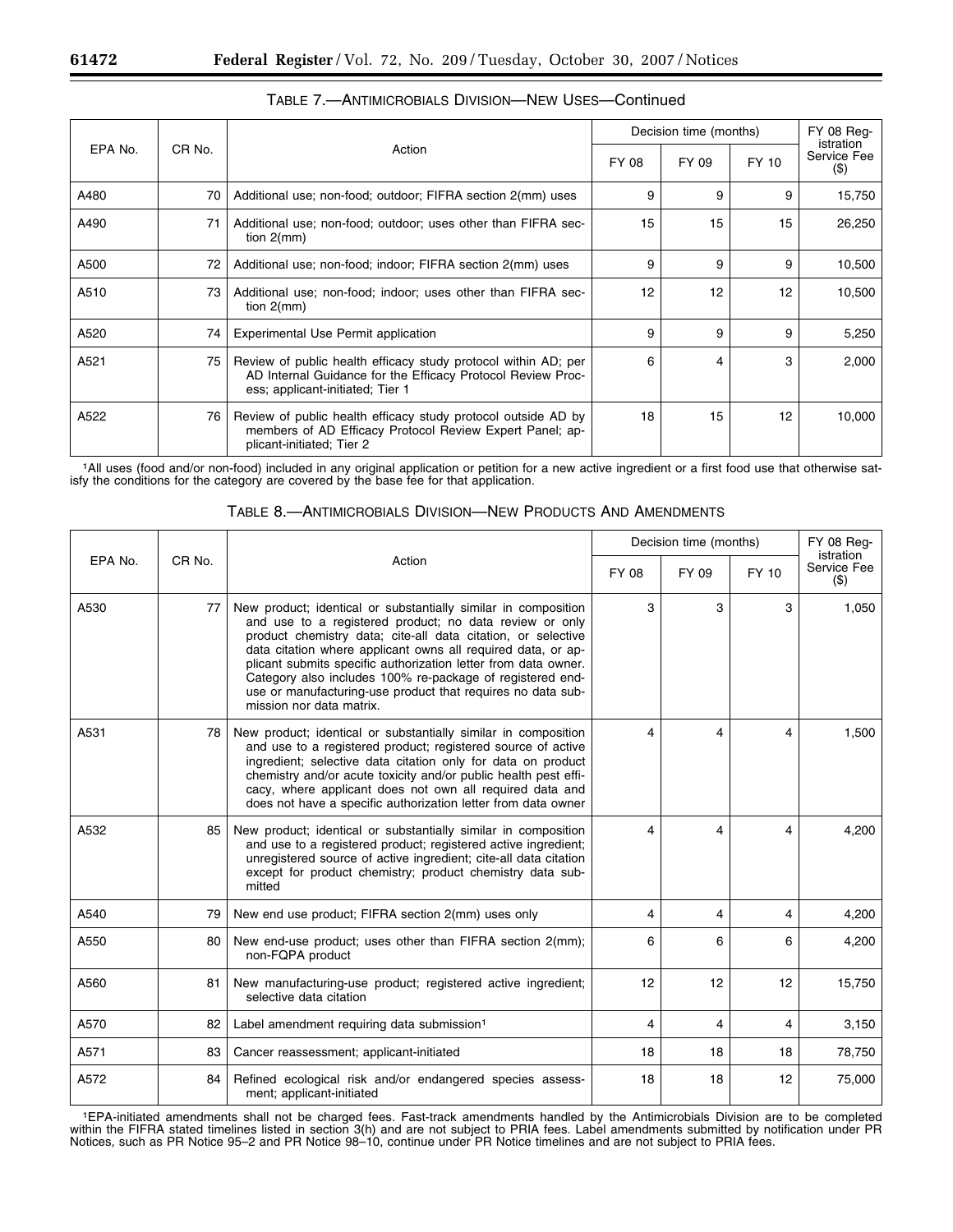## *C. Biopesticides and Pollution Prevention Division (BPPD)*

The Biopesticides and Pollution Prevention Division of OPP is responsible for the processing of pesticide applications for biochemical pesticides, microbial pesticides, and plant-incorporated protectants (PIPs).

The fee tables for BPPD tables are presented by type of pesticide rather than by type of action: Microbial and biochemical pesticides, straight chain lepidopteran pheromones (SCLPs), and PIPs. Within each table, the types of application are the same as those in other divisions and use the same terminology as in Unit III. Tables 9 through 11 of Unit V.C. cover BPPD actions.

| TABLE 9.-BIOPESTICIDES AND POLLUTION PREVENTIONDIVISION-MICROBIAL AND BIOCHEMICAL PESTICIDES; NEW |  |
|---------------------------------------------------------------------------------------------------|--|
| PRODUCTS AND AMENDMENTS                                                                           |  |

|             |        |                                                                                                                                                                                                                                                                                                                                                                                                                                                                                     | Decision time (months) | FY 08 Reg-<br>istration |       |                        |
|-------------|--------|-------------------------------------------------------------------------------------------------------------------------------------------------------------------------------------------------------------------------------------------------------------------------------------------------------------------------------------------------------------------------------------------------------------------------------------------------------------------------------------|------------------------|-------------------------|-------|------------------------|
| EPA No.     | CR No. | Action                                                                                                                                                                                                                                                                                                                                                                                                                                                                              | FY 08                  | FY 09                   | FY 10 | Service Fee<br>$($ \$) |
| <b>B580</b> | 86     | New active ingredient; food use; establish tolerance <sup>1</sup>                                                                                                                                                                                                                                                                                                                                                                                                                   | 18                     | 18                      | 18    | 42,000                 |
| <b>B590</b> | 87     | New active ingredient; food use; establish toleranceexemption <sup>1</sup>                                                                                                                                                                                                                                                                                                                                                                                                          | 16                     | 16                      | 16    | 26,250                 |
| <b>B600</b> | 88     | New active ingredient; non-food use <sup>1</sup>                                                                                                                                                                                                                                                                                                                                                                                                                                    | 12                     | 12                      | 12    | 15,750                 |
| B610        | 89     | Food use; Experimental Use Permit application; establish tem-<br>porary tolerance exemption                                                                                                                                                                                                                                                                                                                                                                                         | 9                      | 9                       | 9     | 10,500                 |
| B620        | 90     | Non-food use; Experimental Use Permit application                                                                                                                                                                                                                                                                                                                                                                                                                                   | 6                      | 6                       | 6     | 5,250                  |
| B621        | 91     | Extend or amend Experimental Use Permit                                                                                                                                                                                                                                                                                                                                                                                                                                             | 6                      | 6                       | 6     | 4,200                  |
| B630        | 92     | First food use; establish tolerance exemption                                                                                                                                                                                                                                                                                                                                                                                                                                       | 12                     | 12                      | 12    | 10,500                 |
| B631        | 93     | Amend established tolerance exemption                                                                                                                                                                                                                                                                                                                                                                                                                                               | 9                      | 9                       | 9     | 10,500                 |
| B640        | 94     | First food use; establish tolerance <sup>1</sup>                                                                                                                                                                                                                                                                                                                                                                                                                                    | 18                     | 18                      | 18    | 15,750                 |
| B641        | 95     | Amend established tolerance (e.g., decrease or increase)                                                                                                                                                                                                                                                                                                                                                                                                                            | 12                     | 12                      | 12    | 10,500                 |
| <b>B650</b> | 96     | New use; non-food                                                                                                                                                                                                                                                                                                                                                                                                                                                                   | 6                      | 6                       | 6     | 5,250                  |
| <b>B660</b> | 97     | New product; identical or substantially similar in composition<br>and use to a registered product; no data review or only<br>product chemistry data; cite-all data citation, or selective<br>data citation where applicant owns all required data, or ap-<br>plicant submits specific authorization letter from data owner.<br>Category also includes 100% re-package of registered end-<br>use or manufacturing-use product that requires no data sub-<br>mission nor data matrix. | 3                      | 3                       | 3     | 1,050                  |
| B670        | 98     | New product; registered source of active ingredient; all Tier I<br>data for product chemistry, toxicology, non-target organisms,<br>and product performance must be addressed with product-<br>specific data or with request for data waivers supported by<br>scientific rationales                                                                                                                                                                                                 | 6                      | 6                       | 6     | 4,200                  |
| B671        | 99     | New product; food use; unregistered source of active ingre-<br>dient; requires amendment of established tolerance or toler-<br>ance exemption; all Tier I data requirements for product<br>chemistry, toxicology, non-target organisms, and product<br>performance must be addressed with product-specific data<br>or with request for data waivers supported by scientific ra-<br>tionales                                                                                         | 16                     | 16                      | 16    | 10,500                 |
| B672        | 100    | New product; non-food use or food use having established tol-<br>erance or tolerance exemption; unregistered source of ac-<br>tive ingredient; no data compensation issues; all Tier I data<br>requirements for product chemistry, toxicology, non-target<br>organisms, and product performance must be addressed<br>with product-specific data or with request for data waivers<br>supported by scientific rationales                                                              | 12                     | 12                      | 12    | 7,500                  |
| <b>B680</b> | 101    | Label amendment requiring data submission <sup>2</sup>                                                                                                                                                                                                                                                                                                                                                                                                                              | 4                      | 4                       | 4     | 4,200                  |
| B681        | 102    | Label amendment; unregistered source of active ingredient;<br>supporting data require scientific review                                                                                                                                                                                                                                                                                                                                                                             | 6                      | 6                       | 6     | 5,000                  |

÷.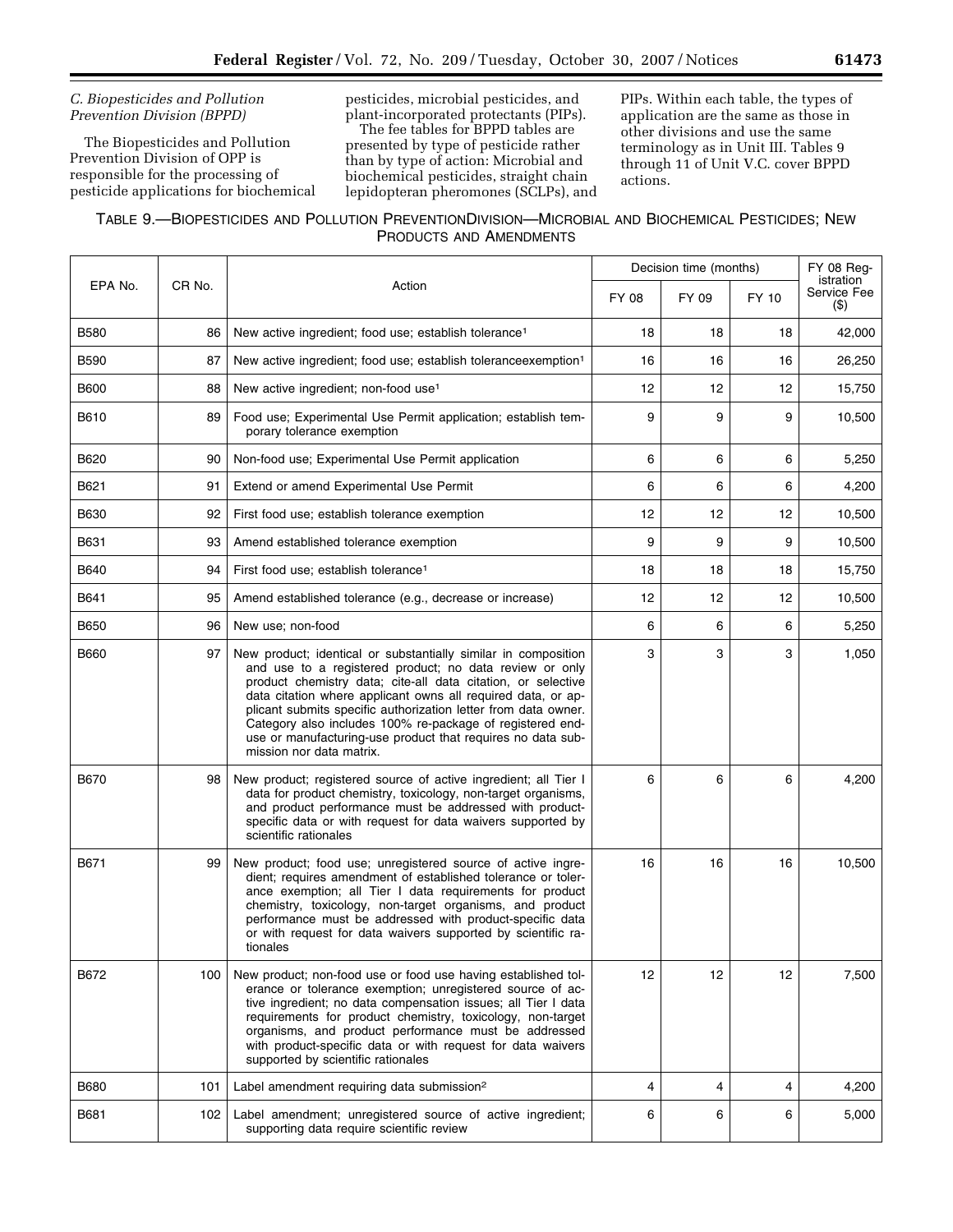## TABLE 9.—BIOPESTICIDES AND POLLUTION PREVENTIONDIVISION—MICROBIAL AND BIOCHEMICAL PESTICIDES; NEW PRODUCTS AND AMENDMENTS—Continued

| EPA No. |        |                                                                                           | Decision time (months) |       |       | <b>FY 08 Reg-</b><br>istration |
|---------|--------|-------------------------------------------------------------------------------------------|------------------------|-------|-------|--------------------------------|
|         | CR No. | Action                                                                                    | FY 08                  | FY 09 | FY 10 | Service Fee                    |
| B682    | 103    | Protocol review; applicant-initiated; excludes time for HSRB re-<br>view (preapplication) |                        |       |       | 2.000                          |

1All uses (food and/or non-food) included in any original application or petition for a new active ingredient or a first food use that otherwise sat-

isfy the conditions for the category are covered by the base fee for that application.<br><sup>2</sup>EPA-initiated amendments shall not be charged fees. Fast-track amendments handled by the Antimicrobials Division are to be completed within the FIFRA stated timelines listed in section 3(h) and are not subject to PRIA fees. Label amendments submitted by notification under PR Notices, such as PR Notice 95–2 and PR Notice 98–10, continue under PR Notice timelines and are not subject to PRIA fees.

## TABLE 10.—BIOPESTICIDES AND POLLUTION PREVENTIONDIVISION—STRAIGHT CHAIN LEPIDOPTERAN PHEROMONES (SCLPS)

|             |        |                                                                                                                                                                                                                                                                                                                                                                                                                                                                                     | Decision time (months) |       |       | <b>FY 08 Reg-</b><br>istration |
|-------------|--------|-------------------------------------------------------------------------------------------------------------------------------------------------------------------------------------------------------------------------------------------------------------------------------------------------------------------------------------------------------------------------------------------------------------------------------------------------------------------------------------|------------------------|-------|-------|--------------------------------|
| EPA No.     | CR No. | Action                                                                                                                                                                                                                                                                                                                                                                                                                                                                              | FY 08                  | FY 09 | FY 10 | Service Fee<br>$($ \$)         |
| B690        | 104    | New active ingredient; food or non-food use <sup>1</sup>                                                                                                                                                                                                                                                                                                                                                                                                                            | 6                      | 6     | 6     | 2,100                          |
| <b>B700</b> | 105    | Experimental Use Permit application; new active ingredient or<br>new use                                                                                                                                                                                                                                                                                                                                                                                                            | 6                      | 6     | 6     | 1,050                          |
| <b>B701</b> | 106    | Extend or amend Experimental Use Permit                                                                                                                                                                                                                                                                                                                                                                                                                                             | 3                      | 3     | 3     | 1,050                          |
| B710        | 107    | New product; identical or substantially similar in composition<br>and use to a registered product; no data review or only<br>product chemistry data; cite-all data citation, or selective<br>data citation where applicant owns all required data, or ap-<br>plicant submits specific authorization letter from data owner.<br>Category also includes 100% re-package of registered end-<br>use or manufacturing-use product that requires no data sub-<br>mission nor data matrix. | 3                      | 3     | 3     | 1,050                          |
| <b>B720</b> | 108    | New product; registered source of active ingredient; all Tier I<br>data for product chemistry, toxicology, non-target organisms,<br>and product performance must be addressed with product-<br>specific data or with request for data waivers supported by<br>scientific rationales                                                                                                                                                                                                 | 4                      | 4     | 4     | 1.050                          |
| B721        | 109    | New product; unregistered source of active ingredient                                                                                                                                                                                                                                                                                                                                                                                                                               | 6                      | 6     | 6     | 2,200                          |
| B722        | 110    | New use and/or amendment to tolerance or tolerance exemp-<br>tion                                                                                                                                                                                                                                                                                                                                                                                                                   | 6                      | 6     | 6     | 2,200                          |
| <b>B730</b> | 111    | Label amendment requiring data submission <sup>2</sup>                                                                                                                                                                                                                                                                                                                                                                                                                              | 4                      | 4     | 4     | 1,050                          |

1All uses (food and/or non-food) included in any original application or petition for a new active ingredient or a first food use that otherwise satisfy the conditions for the category are covered by the base fee for that application.<br><sup>2</sup>EPA-initiated amendments shall not be charged fees. Fast-track amendments handled by the Antimicrobials Division are to be completed

within the FIFRA stated timelines listed in section 3(h) and are not subject to PRIA fees. Label amendments submitted by notification under PR Notices, such as PR Notice 95–2 and PR Notice 98–10, continue under PR Notice timelines and are not subject to PRIA fees.

| TABLE 11.-BIOPESTICIDE AND POLLUTION PREVENTIONDIVISION-PLANT INCORPORATED PROTECTANTS (PIPS) |  |  |
|-----------------------------------------------------------------------------------------------|--|--|
|-----------------------------------------------------------------------------------------------|--|--|

| EPA No.     | CR No. | Action                                                                                                                                                              | Decision time (months) | FY 08 Req-<br>istration |       |                       |
|-------------|--------|---------------------------------------------------------------------------------------------------------------------------------------------------------------------|------------------------|-------------------------|-------|-----------------------|
|             |        |                                                                                                                                                                     | FY 08                  | FY 09                   | FY 10 | Service Fee<br>$($ \$ |
| <b>B740</b> | 112    | Experimental Use Permit application; registered active ingre-<br>dient; non-food/feed or crop destruct basis; no SAP review<br>required <sup>1</sup>                |                        | 6                       | 6     | 78.750                |
| <b>B750</b> | 113    | Experimental Use Permit application; registered active ingre-<br>dient; establish temporary tolerance or tolerance exemption;<br>no SAP reviewrequired <sup>1</sup> |                        |                         | 9     | 105.000               |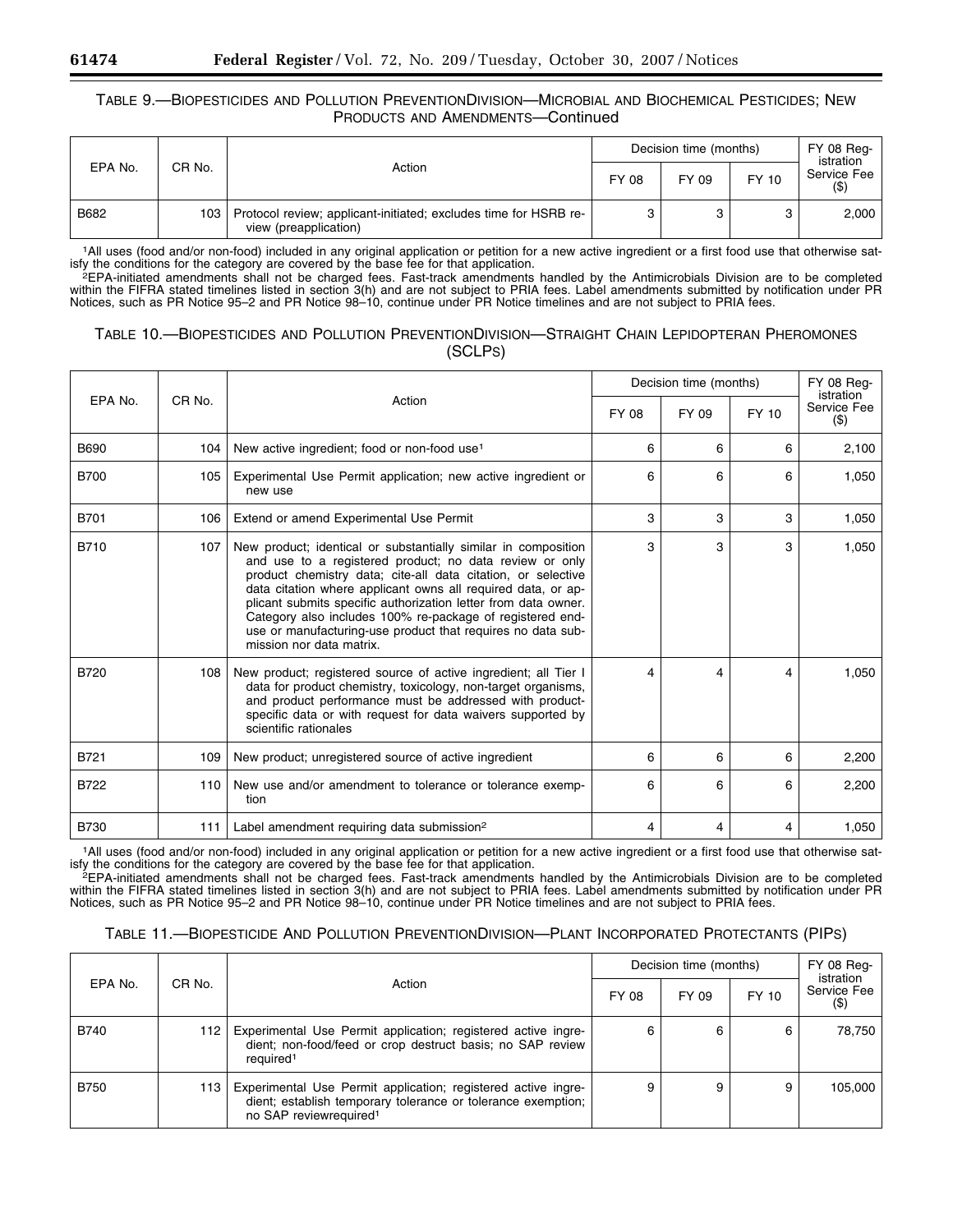## TABLE 11.—BIOPESTICIDE AND POLLUTION PREVENTIONDIVISION—PLANT INCORPORATED PROTECTANTS (PIPS)— Continued

|             |        |                                                                                                                                                                                                                             | Decision time (months) |                |                | FY 08 Reg-                         |
|-------------|--------|-----------------------------------------------------------------------------------------------------------------------------------------------------------------------------------------------------------------------------|------------------------|----------------|----------------|------------------------------------|
| EPA No.     | CR No. | Action                                                                                                                                                                                                                      | FY 08                  | FY 09          | FY 10          | istration<br>Service Fee<br>$($ \$ |
| <b>B760</b> | 114    | Experimental Use Permit application; new active ingredient;<br>non-food/feed or crop destruct basis; SAP review required;<br>credit \$78,750 toward new active ingredient application that<br>follows                       | $12 \overline{ }$      | 12             | 12             | 131,250                            |
| B761        | 115    | Experimental Use Permit application; new active ingredient;<br>non-food/feed or crop destruct; no SAP review required;<br>credit \$78,750 toward new active ingredient application that<br>follows                          | $\overline{7}$         | $\overline{7}$ | $\overline{7}$ | 78,750                             |
| <b>B770</b> | 116    | Experimental Use Permit application; new active ingredient;<br>establish temporary tolerance or tolerance exemption; SAP<br>review required; credit \$105,000 toward new active ingre-<br>dient application that follows    | 15                     | 15             | 15             | 157,500                            |
| B771        | 117    | Experimental Use Permit application; new active ingredient;<br>establish temporary tolerance or tolerance exemption; no<br>SAP review required; credit \$105,000 toward new active in-<br>gredient application that follows | 10                     | 10             | 10             | 105,000                            |
| B772        | 118    | Amend or extend Experimental Use Permit; minor changes to<br>experimental design; established temporary tolerance or tol-<br>erance exemption is unaffected                                                                 | 3                      | 3              | 3              | 10,500                             |
| <b>B773</b> | 119    | Amend or extend existing Experimental Use Permit; minor<br>changes to experimental design; extend established tem-<br>porary tolerance or tolerance exemption                                                               | 5                      | 5              | 5              | 26,250                             |
| <b>B860</b> | 120    | Amend Experimental Use Permit; first food use or major revi-<br>sion of experimental design                                                                                                                                 | 6                      | 6              | 6              | 10,500                             |
| <b>B780</b> | 121    | New active ingredient; non-food/feed; no SAP reviewrequired <sup>2</sup>                                                                                                                                                    | 12                     | 12             | 12             | 131,250                            |
| <b>B790</b> | 122    | New active ingredient; Non-food/feed; SAP reviewrequired <sup>2</sup>                                                                                                                                                       | 18                     | 18             | 18             | 183,750                            |
| <b>B800</b> | 123    | New active ingredient; establish permanent tolerance or toler-<br>ance exemption based on temporary tolerance or tolerance<br>exemption; no SAP review required <sup>2</sup>                                                | 12                     | 12             | 12             | 210,000                            |
| B810        | 124    | New active ingredient; establish permanent tolerance or toler-<br>ance exemption based on temporary tolerance or tolerance<br>exemption; SAP review required <sup>2</sup>                                                   | 18                     | 18             | 18             | 262,500                            |
| B820        | 125    | New active ingredient; establish tolerance or tolerance exemp-<br>tion; no SAP review required <sup>2</sup>                                                                                                                 | 15                     | 15             | 15             | 262,500                            |
| B840        | 126    | New active ingredient; establish tolerance or tolerance exemp-<br>tion; SAP review required <sup>2</sup>                                                                                                                    | 21                     | 21             | 21             | 315,000                            |
| <b>B830</b> | 127    | New active ingredient; Experimental Use Permit application<br>submitted simultaneously; establish tolerance or tolerance<br>exemption; no SAP review required <sup>2</sup>                                                  | 15                     | 15             | 15             | 315,000                            |
| <b>B850</b> | 128    | New active ingredient; Experimental Use Permit requested si-<br>multaneously; establish tolerance or tolerance exemption;<br>SAP review required <sup>2</sup>                                                               | 21                     | 21             | 21             | 367,500                            |
| B851        | 129    | New active ingredient; different genetic event of a previously<br>approved active ingredient; same crop; no tolerance action<br>required; no SAP review required                                                            | 9                      | 9              | 9              | 105,000                            |
| B852        | 130    | New active ingredient; different genetic event of a previously<br>approved active ingredient; same crop; no tolerance action<br>required; SAP review required                                                               | 9                      | 9              | 9              | 157,500                            |
| <b>B870</b> | 131    | New use <sup>1</sup>                                                                                                                                                                                                        | 9                      | 9              | 9              | 31,500                             |
| <b>B880</b> | 132    | New product; no SAP review required <sup>3</sup>                                                                                                                                                                            | 9                      | 9              | 9              | 26,250                             |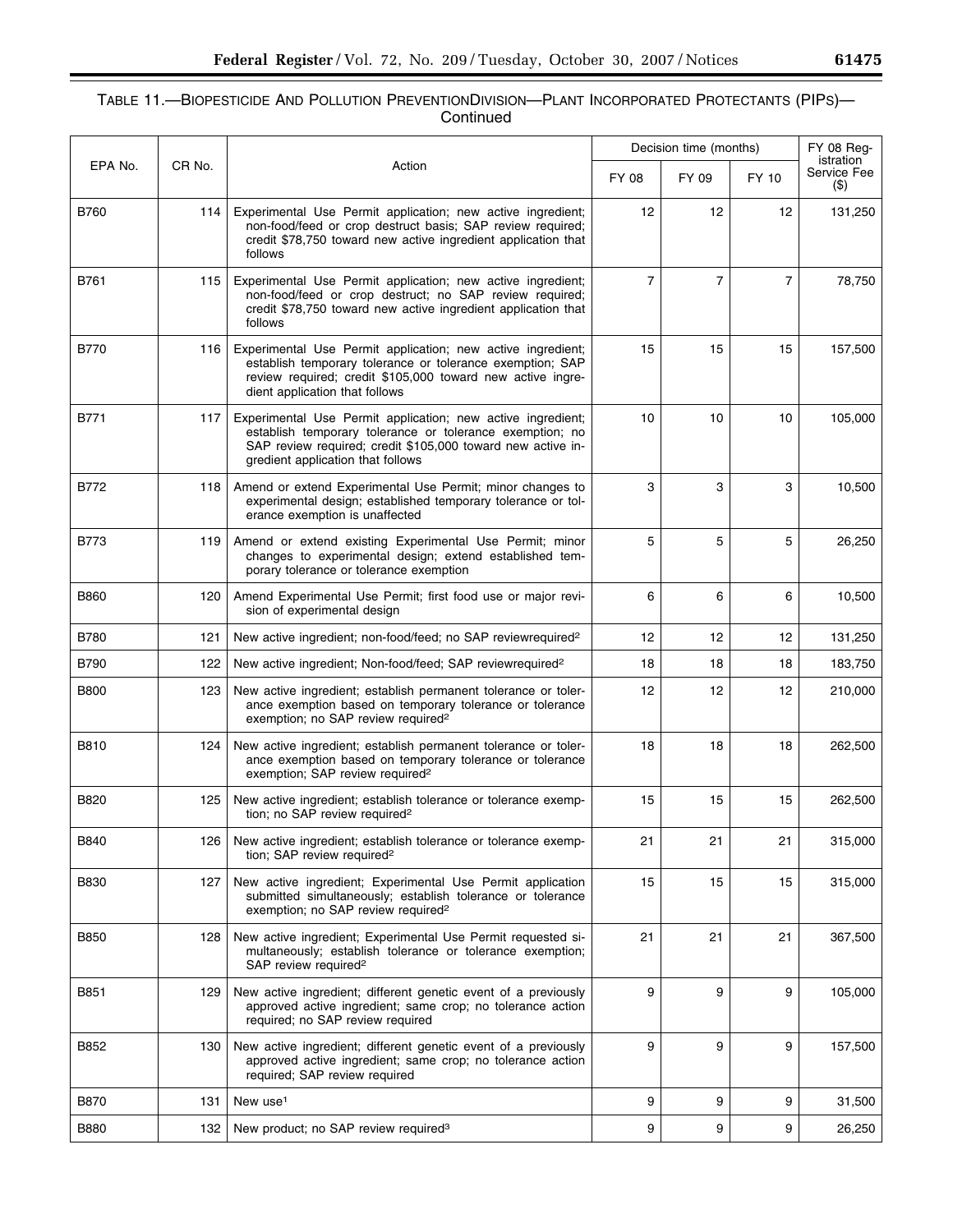| TABLE 11.—BIOPESTICIDE AND POLLUTION PREVENTIONDIVISION—PLANT INCORPORATED PROTECTANTS (PIPS)— |  |
|------------------------------------------------------------------------------------------------|--|
| Continued                                                                                      |  |

| EPA No.     | CR No. | Action                                                                                                                                                                                                                                             | Decision time (months) |       |       | FY 08 Req-<br>istration |
|-------------|--------|----------------------------------------------------------------------------------------------------------------------------------------------------------------------------------------------------------------------------------------------------|------------------------|-------|-------|-------------------------|
|             |        |                                                                                                                                                                                                                                                    | FY 08                  | FY 09 | FY 10 | Service Fee<br>$($ \$)  |
| B881        | 133    | New product; SAP review required <sup>3</sup>                                                                                                                                                                                                      | 15                     | 15    | 15    | 78,750                  |
| <b>B890</b> | 134    | Amendment; seed production to commercial registration; no<br>SAP review required                                                                                                                                                                   | 9                      | 9     | 9     | 52,500                  |
| B891        | 135    | Amendment; seed production to commercial registration; SAP<br>review required                                                                                                                                                                      | 15                     | 15    | 15    | 105,000                 |
| <b>B900</b> | 136    | Amendment (except B890); No SAP review required; (e.g.,<br>new IRM requirements that are applicant initiated; or<br>amending a conditional registration to extend the registration<br>expiration date with additional data submitted) <sup>4</sup> | 6                      | 6     | 6     | 10,500                  |
| <b>B901</b> | 137    | Amendment (except B890); SAP review required <sup>4</sup>                                                                                                                                                                                          | 12                     | 12    | 12    | 63,000                  |
| B902        | 138    | <b>PIP Protocol review</b>                                                                                                                                                                                                                         | 3                      | 3     | 3     | 5,250                   |
| B903        | 139    | lnert ingredient tolerance exemption; e.g., a marker such as<br>NPT II; reviewed in BPPD                                                                                                                                                           | 6                      | 6     | 6     | 52,500                  |
| B904        | 140    | Import tolerance or tolerance exemption; processed commod-<br>ities/food only                                                                                                                                                                      | 9                      | 9     | 9     | 105,000                 |

1Example: Transfer existing PIP trait by traditional breeding, such as from field corn to sweet corn.

<sup>2</sup>May be either a registration for seed increase or a full commercial registration. If a seed increase registration is granted first, full commercial registration is obtained using B890.

 ${}^{3}$ Example: Stacking PIP traits within a crop using traditional breeding techniques.

4EPA-initiated amendments shall not be charged fees. Fast-track amendments handled by the Antimicrobials Division are to be completed within the FIFRA stated timelines listed in section 3(h) and are not subject to PRIA fees. Label amendments submitted by notification under PR Notices, such as PR Notice 95–2 and PR Notice 98–10, continue under PR Notice timelines and are not subject to PRIA fees.

#### **VI. How to Pay Fees**

Applicants must now submit fee payments at the time of application, and EPA will reject any application that does not contain evidence that the fee has been paid. EPA has developed a web site at*http://www.epa.gov/ pesticides/fees/tool/index.htm* to help applicants identify the fee category and the fee. All fees (and other amounts) should be rounded up to the whole dollar. Payments may be made by check, bank draft, or money order or online with a credit card or wire transfer.

## *A. Online*

You may pay electronically through the government payment website*www.pay.gov*.

1. From the pay.gov home page, under ''Find Public Forms.''

2. Select ''search by form name.''

3. On the A-Z Index of Forms page, select ''P.''

4. From the list of forms on the second page, select ''Pre-payment of Pesticide Registration Improvement Act Fee.''

5. Complete the form entering the PRIA fee category and fee.

6. Keep a copy of the pay.gov acknowledgement of payment. A copy of the acknowledgement must be printed and attached to the front of the application to assure that EPA can match the application with the payment.

#### *B. By Check or Money Order*

All payments should be in United States currency by check, bank draft, or money order drawn to the order of the Environmental Protection Agency. On the check, the applicant must supply in the information line either the registration number of the product or the company number. A copy of the check must accompany the application to the Agency, specifically attached to the front of the application. The copy of the check ensures that payment has been made at the time of application and will enable the Agency to properly connect the payment with the application sent to the Agency.

If you send the Agency a check, it will be converted into an electronic funds transfer (EFT). This means the Agency will copy your check and use the account information on it to electronically debit your account for the amount of the check. The debit from your account will usually occur within 24 hours, and will be shown on your regular account statement.

You will not receive your original check back. The Agency will destroy your original check, but will keep the

copy of it. If the EFT cannot be processed for technical reasons, you authorize the Agency to process the copy in place of your original check. If the EFT cannot be completed because of insufficient funds, the Agency may try to make the transfer up to two times.

All paper-based payments should be sent to the following address:

1. *By U.S. Postal Service*. U.S. Environmental Protection Agency, Washington Finance Center, FIFRA Service Fees, P.O. Box 979074,St. Louis, MO 63197–9000.

2. *By courier or personal delivery*. U.S. Bank, Government Lockbox 979074, 1005 Convention Plaza, SL– MO–C2–GL, St. Louis, MO 63197, (314) 418–4990.

#### **VII. How to Submit Applications**

Submissions to the Agency should be made at the address given in Unit VIII. The applicant should attach documentation that the fee has been paid which may be a copy of the check or pay.gov payment acknowledgement. If the applicant is applying for a fee waiver, the applicant should provide sufficient documentation as described in FIFRA section 33(b)(7) and*http:// www.epa.gov/pesticides/fees/questions/ waivers.htm.* The fee waiver request should be easy to identify and separate